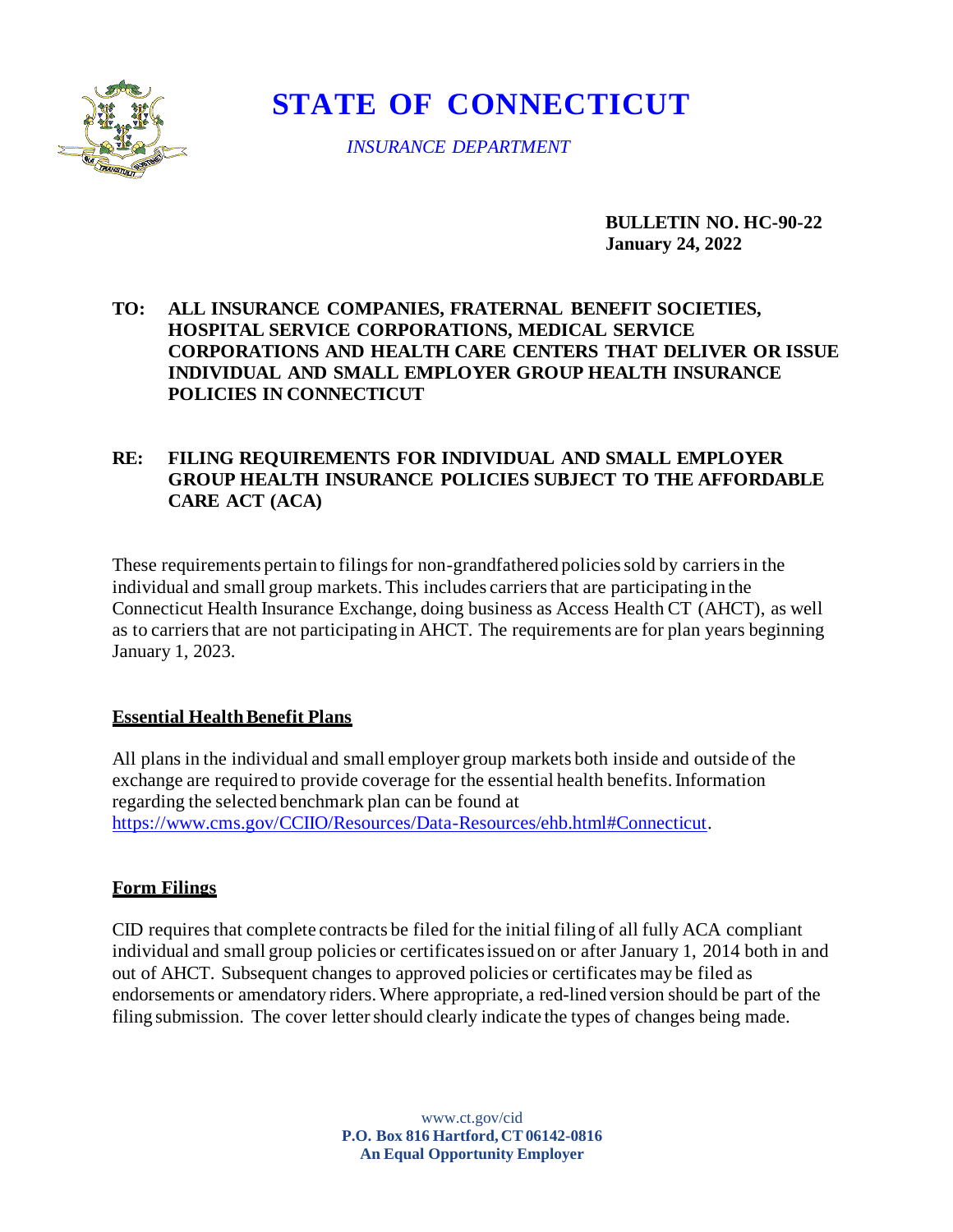All form filing submissions for plans offered in the individual and small group markets whether on or off, of the exchange must be submitted no later than July 1, 2022. Any plans that are not approved prior to open enrollment are subject to a continual open enrollment period. Although priority may be provided for exchange filings to meet any required federal deadlines, filings will otherwise be reviewed in the order received.

All form filings may be filed with variable language for plans offered both inside and outside of the exchange. A detailed explanation of variability must be included as part of the filing submission. Such explanation of variability shall include the full range of options a carrier plans to offer including any variations in contract language that may apply. Since the Uniform Rate Review Template (URRT) and required documentation included with the rate filing must detail specific plan options and provide the demonstration of adherence to the appropriate actuarial values, the form filing no longer needs to provide any certification or demonstration of compliance with the various metal tiers. The form filing should, however, contain a cross reference to the HIOS identifier included in the URRT, so the form filing can be matched up to the rate filings.

The cover letter should clearly indicate which plans are to be offered on the exchange. Such carriers are no longer required to make a separate filing for the plans offered off exchange. Carriers that participate on the exchange must make all exchange plans available outside of the exchange at the same premium rate, benefits, network and administrative expense levels in accordance with section 2702 of the ACA and associated regulations. These plans are not required to be actively marketed, but must be made available if requested.

The schedule of benefits should follow the general format similar to the design available on SERFF. For on Exchange filings the schedules must also comply with AHCT requirements. Schedules may contain variable language, but are asked to limit pages to information required in the format provided by the Department. The Department has also established a preferred format for the certificate to assist in expediting the review process. The preferred format for the certificates is also available on SERFF. Any previously approved language should be put into the preferred format and then changes to any language other than formatting must be redlined. If forms are not submitted in the preferred certificate format, carriers must cross reference where each section is included in their certificate by page number.

# **Rate Filings**

Rate filings should be made in accordance with Bulletin HC 81-22 regarding rate filing submission requirements and Bulletin HC-88 regarding association business if applicable, and Bulletin HC 106 regarding small group rate filings. Rate filings should be submitted no later than July 1, 2022, for all individual or small group plans to be offered beginning January 1, 2023. This includes filings for plans offered on or off of the exchange. No changes will be accepted after July 1, 2022, unless specifically requested by the Insurance Department. If the carrier finds an error in the filing, the carrier can submit a communication in the SERFF filing describing the error and where it is located in the filing. A change in assumptions will not be viewed as an error. Generally, policy form and rate filings are not approved until the review of both submissions is complete. Conditional approval may be provided for one, subject to the approval of both submissions. In no circumstance can an unapproved rate or plan be offered during an open enrollment period. Once the rate filings are approved, carriers are not allowed to